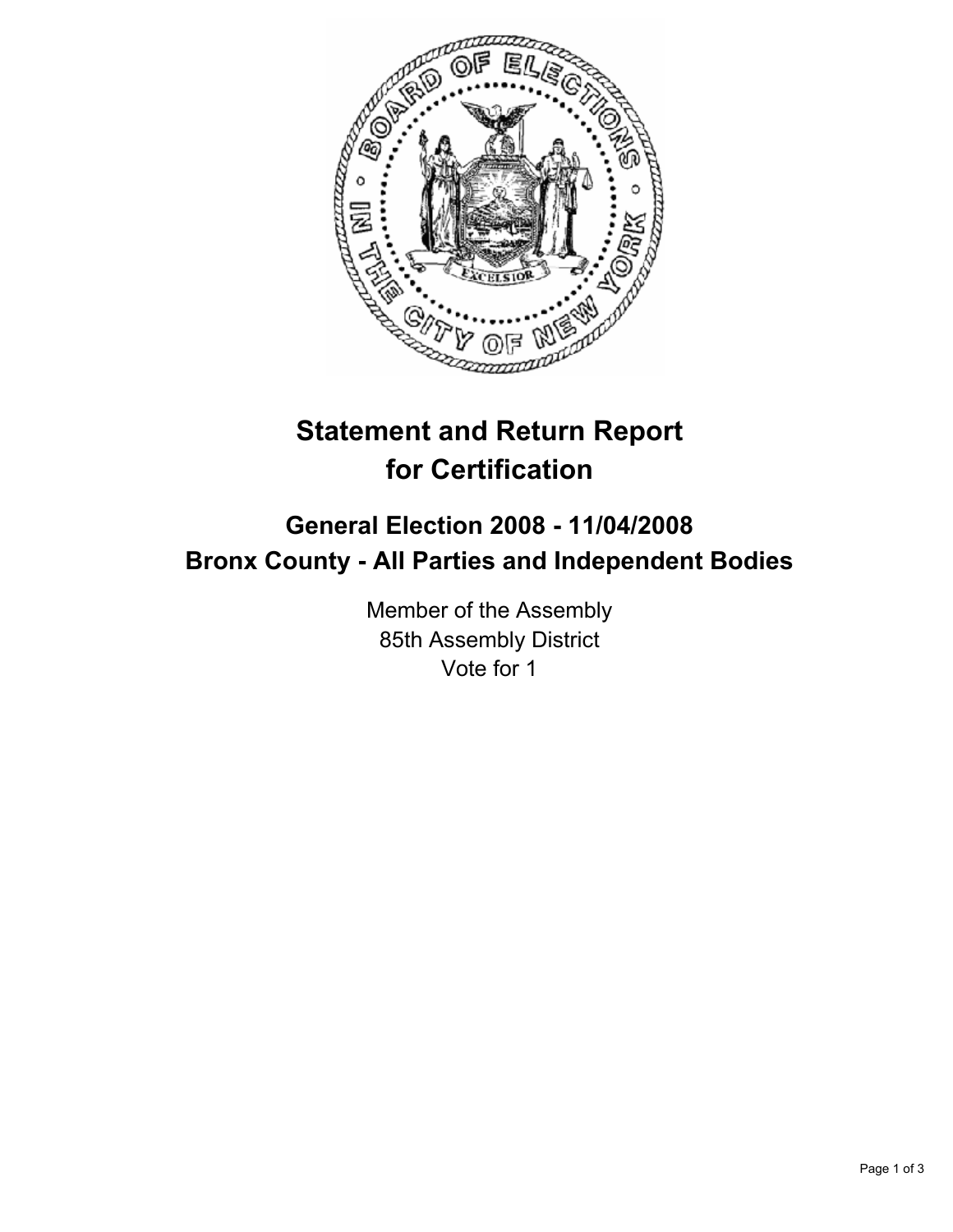

## **Assembly District 85**

| <b>PUBLIC COUNTER</b>             | 29,223 |
|-----------------------------------|--------|
| <b>EMERGENCY</b>                  | 124    |
| ABSENTEE/MILITARY                 | 420    |
| AFFIDAVIT                         | 1,800  |
| <b>Total Ballots</b>              | 31,633 |
| RUBEN DIAZ JR. (DEMOCRATIC)       | 22,668 |
| NELSON MORAN (REPUBLICAN)         | 867    |
| SANDRA ELIGON (CONSERVATIVE)      | 192    |
| RUBEN DIAZ JR. (WORKING FAMILIES) | 755    |
| <b>Total Votes</b>                | 24,482 |
| Unrecorded                        | 7.151  |